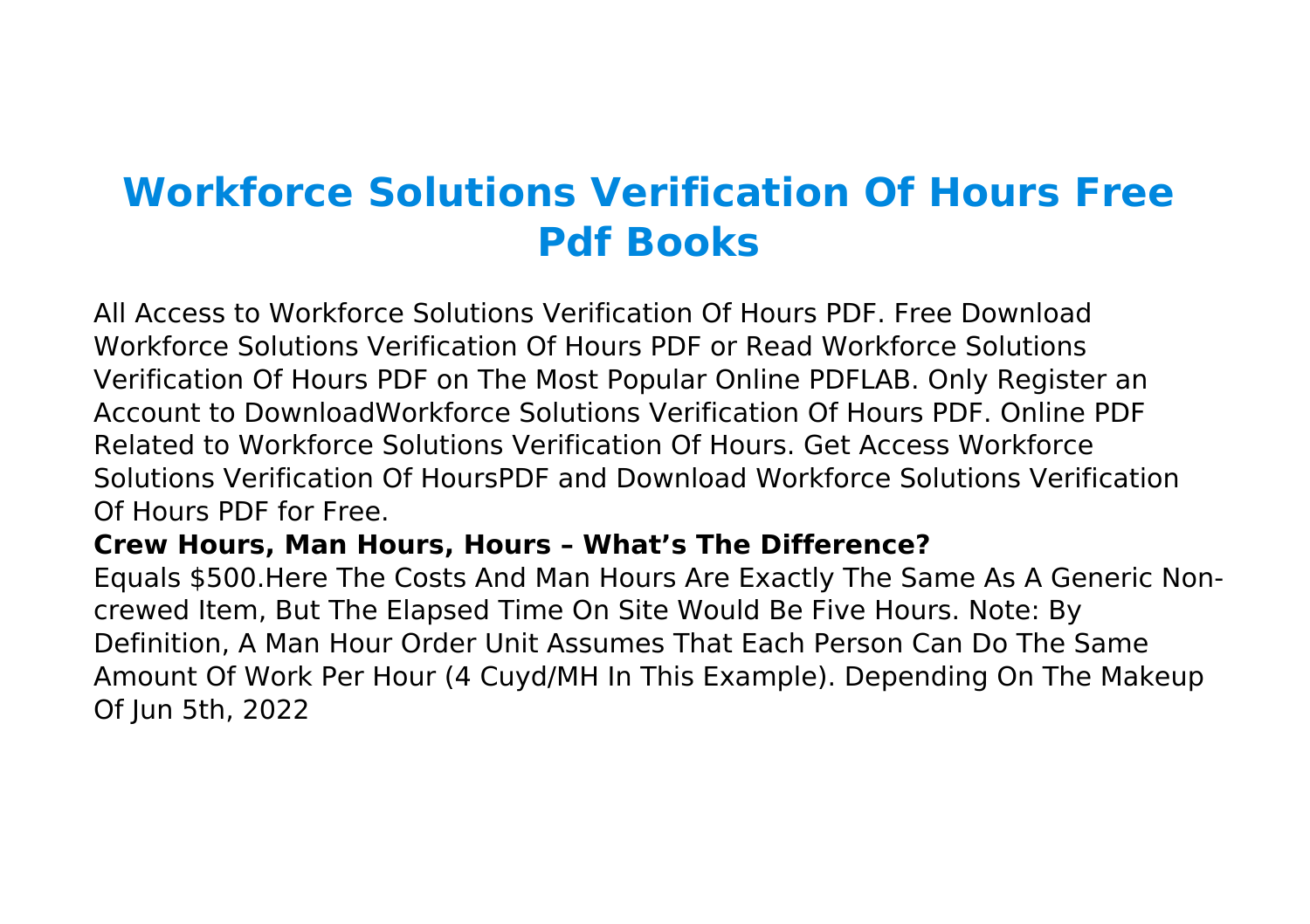# **CREDIT HOURS: LECTURE HOURS: LAB HOURS: ASSESSMENTS ...**

(8) Correlation And Regression 1. Use The Scatter Diagram And Linear Correlation Coefficient To Determine Whether A Linear Relationship Exists Between Two Variables. 2. Determine The Regression Line For Bivariate Data. 3. Test Hypotheses About Correlation Coefficients. 4. Understand Th Feb 21th, 2022

#### **WORKFORCE TRIPLEX PUMP WORKFORCE WORKFORCE …**

Workforce Triplex Pump Workforce Triplex Pump Workforceworkforce Mud Pumptm Wf1300 Triplex Pump Global Solutions Designing, Manufacturing And Packaging For The Offshore Industry. ... Pumps Workforcetm Wf1300 Ts Feb 2th, 2022

# **WORKFORCE TRIPLEX PUMP WORKFORCE WORKFORCE MUD …**

TSC Offshore, 7611 Railhead Lane, Houston, Texas 77086, USA Tel: +1 832 456 3900 Fax: +1 832 456 3901 Email: Sales@tscoffshore.com Visit Our Website At Www.tscoffshore.com TSC Manufacturing And Supply LLC, 13788 West Road, Suite 100, Houston, Texas 77041, USA Tel: +1 Jun 13th, 2022

#### **Partnership Houston: A Workforce ... - Workforce Solutions**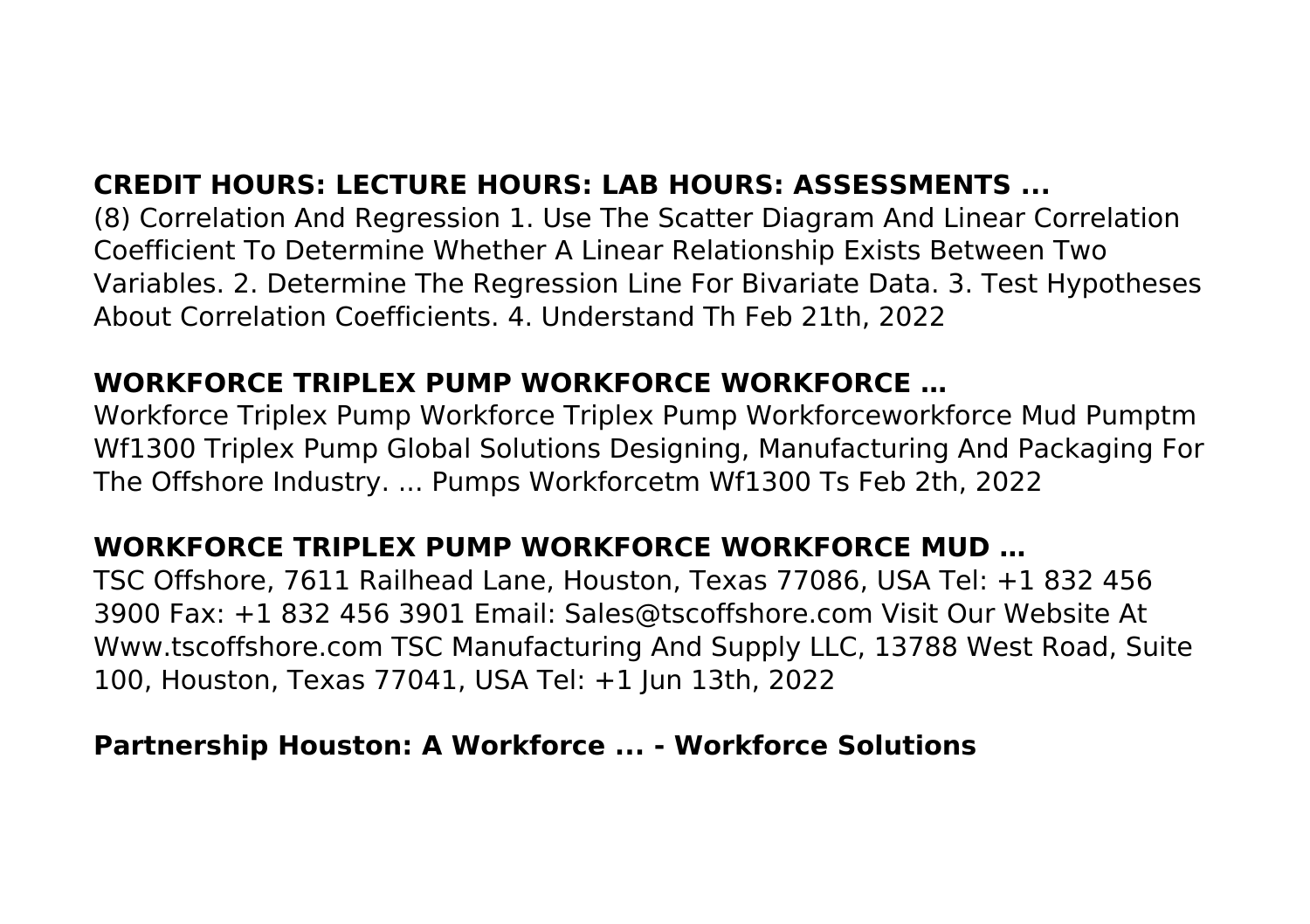Greater Houston Partnership Houston: A Workforce Development Professional's Guide Workforce Development Workgroup September 2016 United Together To Build A Stronger Tomorrow VI Introduction One Jan 12th, 2022

## **Workforce & Career Solutions Www.flcc.edu/workforce ...**

Online Course Catalog . Through Partnerships With Nationally - Recognized Providers, A Wide Variety Of Online Courses And Trainings Are Available To You. • NYS Real Estate Prep Course • Accounting, Medical Coding , • Quickbooks, SQL, MS Office, • CompTIA, And Cybersecu May 23th, 2022

#### **Texas Workforce Commission - Workforce Solutions**

Improvements Needed. Barrier Removal That Is Difficult Now May Be Readily Achievable In The Future Accessible Entrance. Gas Finances Change. Public Accommodations' ADA Obligations For Barrier Removal Are In The Department Of Justice's ADA Title III Regulations 28 CFR P Feb 18th, 2022

# **Verification Group 1 2014–2015 Institutional Verification ...**

2014–2015 Institutional Verification Document . Dependent Student . Your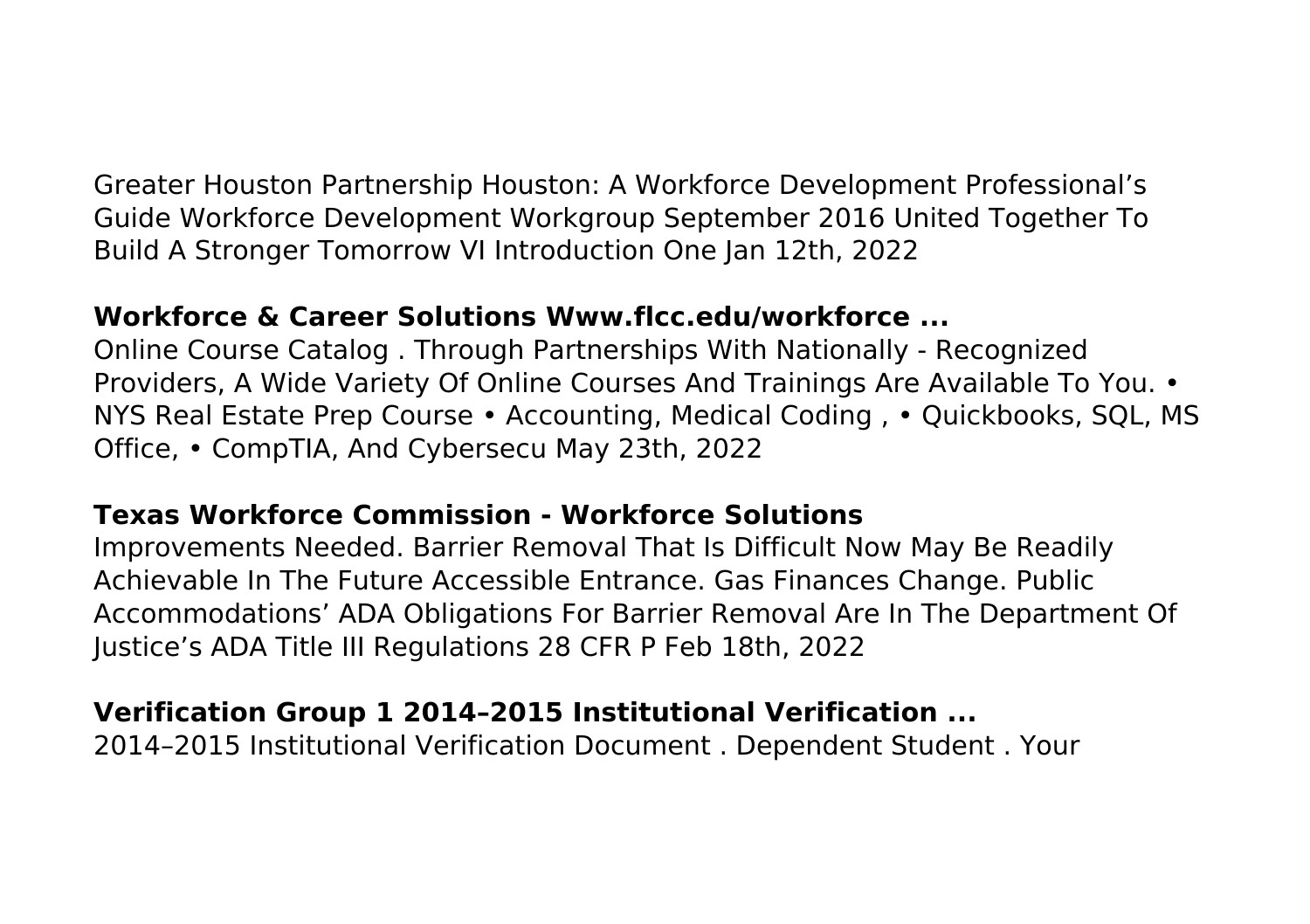2014–2015 Free Application For Federal Student Aid (FAFSA) Was Selected For Review In A Process Called Verification. The Law Says That Before Awarding Federal Student Aid, We May Ask You To Confirm The Information You Reported On Your FAFSA. To Verify That You Provided ... Mar 3th, 2022

## **Volunteer Hours Verification Form - School Of Nursing**

School!of!Nursing! 9201 University City Blvd, Charlotte, NC 28223-0001 ... VOLUNTEER AND/OR PAID HOURS VERIFICATION FORM \_\_\_\_\_ , Has Applied For Admission To The School Of Nursing At The University Of North Carolina At Charlotte And Has Indicated That Volunteer And/or Paid Hours THAT ... Volunteer hours verification form.doc Created Date: 7/27 ... Apr 18th, 2022

#### **Hopewell Middle School Jr. Beta Club Verification Of Hours ...**

Hopewell Middle School Jr. Beta Club Verification Of Hours Form Name\_\_\_\_\_ Homeroom Description Of Service Completed # Of Hours Date Verifying Signature TOTAL HOURS ADD IT UP!!!! IMPORTANT: Parents CANNOT Verify Your Service Hours You Need To Be Helping Others In ... Feb 21th, 2022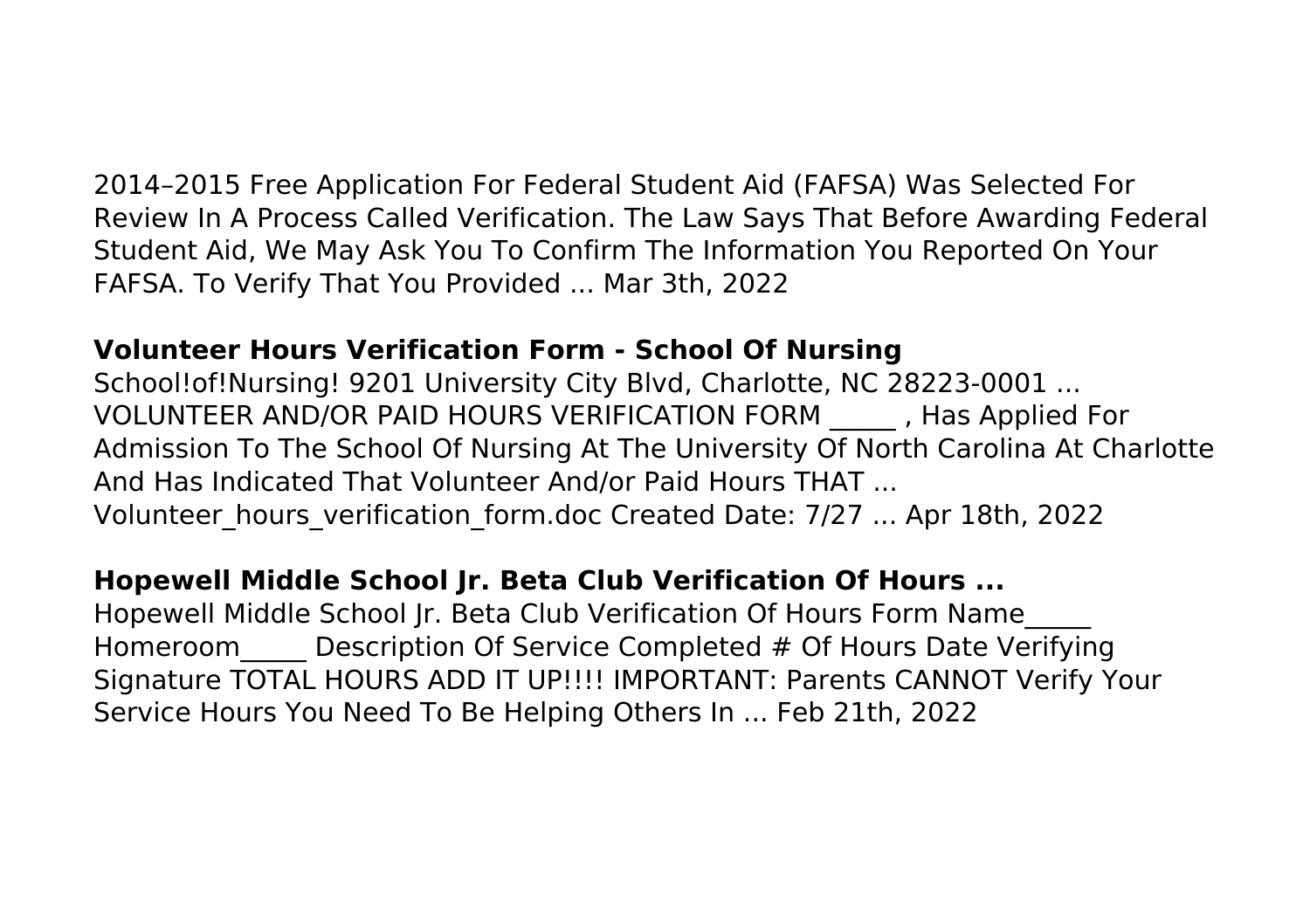# **Workforce West Virginia Industry Verification Form, BLS ...**

Workforce West Virginia R Esearch, Information & Analysis Div Ision PO Box 428 C Harleston, WV 25322 P Hone: (304) 558-2658 F AX: (304) 558-0 301 . This Report Is Mandatory Under West Virginia Unemployment Compensation Law S Jan 26th, 2022

# **PRACTICUM DIRECT SERVICE HOURS VS. INDIRECT SERVICE HOURS**

The Student Counselor Will Complete A Minimum Of 100 Hours Over The Course Of One (1) Semester. This Experience Will Include: DIRECT SERVICE HOURS (at Least 40) INDIRECT SERVICE HOURS (balance Of 100 Hours) Counseling Observation Individual/Group/Family Counseling Psychoeducational Activities School – Classroom Guidance/classroom Instruction Writing Case Notes Attending Staff Meetings ... Feb 21th, 2022

#### **INTERNSHIP DIRECT SERVICE HOURS VS. INDIRECT HOURS**

CMHC, MCF, And School Counseling Internships Are 600 Hours (300 Hours Per Semester) Taken Over The Course Of Two Consecutive Semesters. These 600 Hours Include The Following: DIRECT SERVICE HOURS (at Least 120) INDIRECT SERVICE HOURS (balance Of 300 Hours) Case Consultation Working With The On-site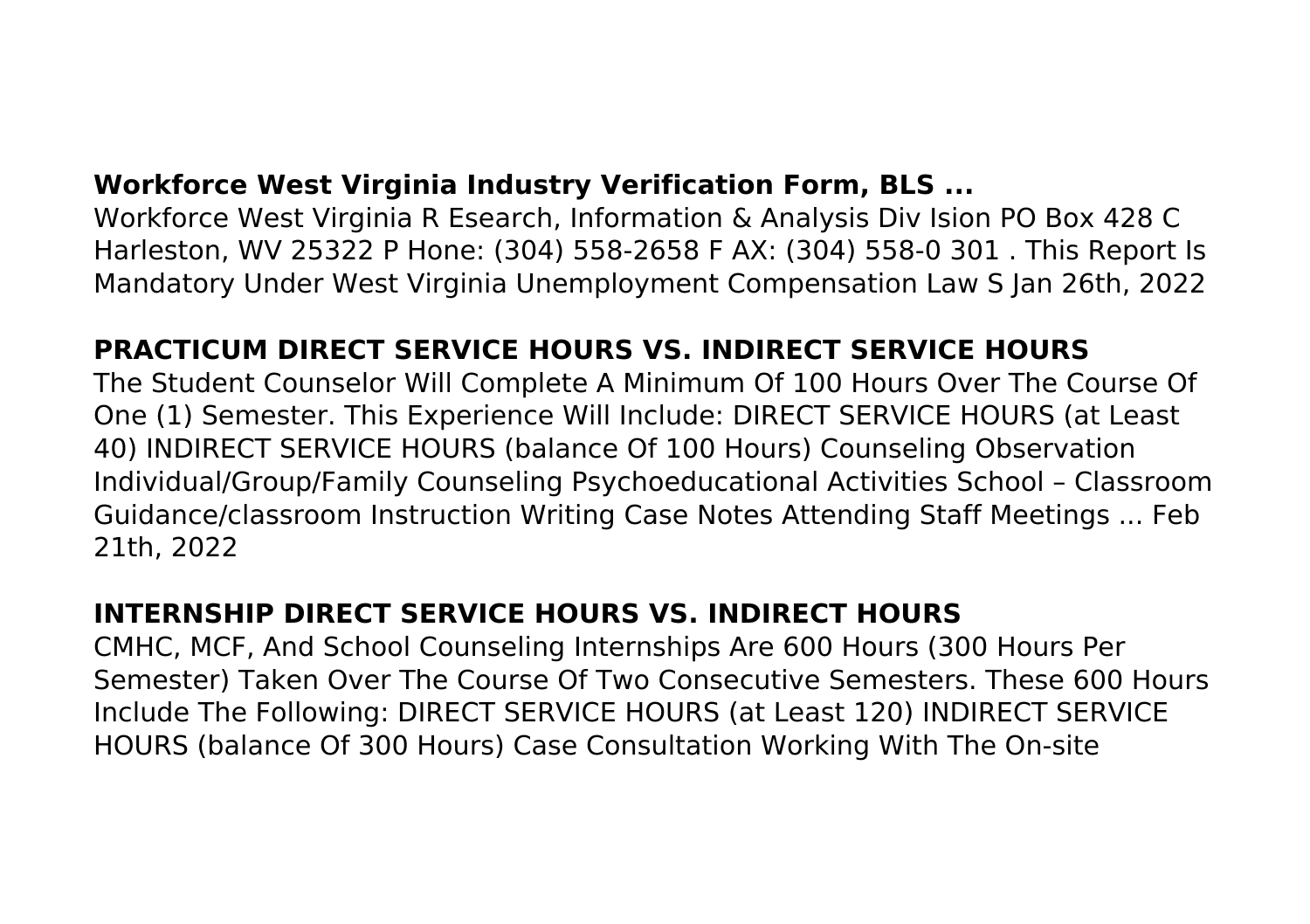Supervisor To Gain Ideas, Discuss Any Dilemmas And/or Progress, And Facilitate A Treatment Plan ... Feb 7th, 2022

#### **Office Hours: Class Hours: Deliverables**

Case: Heidi Roizen Thought Questions 1. What Are The Strengths Of Roizen's Network As We See It At The End Of The Case? The Weaknesses? 2. What Specific Steps Did Roizen Take To Develop Her Network? To Maintain It? 3. How Does Your Own Network Compare With Roizen's? To What Extent Are The Mar 20th, 2022

# **School Hours Carrie Weedon 8:15 Am Hours Compass 3:25 Pm ...**

A Reminder That Students Should Bring A Bag Lunch For The Field Trip. Yearbooks Are On Sale! Mrs. Fleming And Mrs. King Have Worked Diligently To Capture The Essence Of Our Wonderful School. The Cost Is Only \$7.50. If You Would Like To Order A Yearbook, Com-plete The Attached Form And Return With Cash Or Check Made To: Carrie Weedon EEC. Feb 8th, 2022

# **TODAY'S Learning Commons HOURS 24 Hours HKUST Library ...**

Current And Past Issues Of Journals Back To 2005 Can Be Browsed. It Is Also Easy To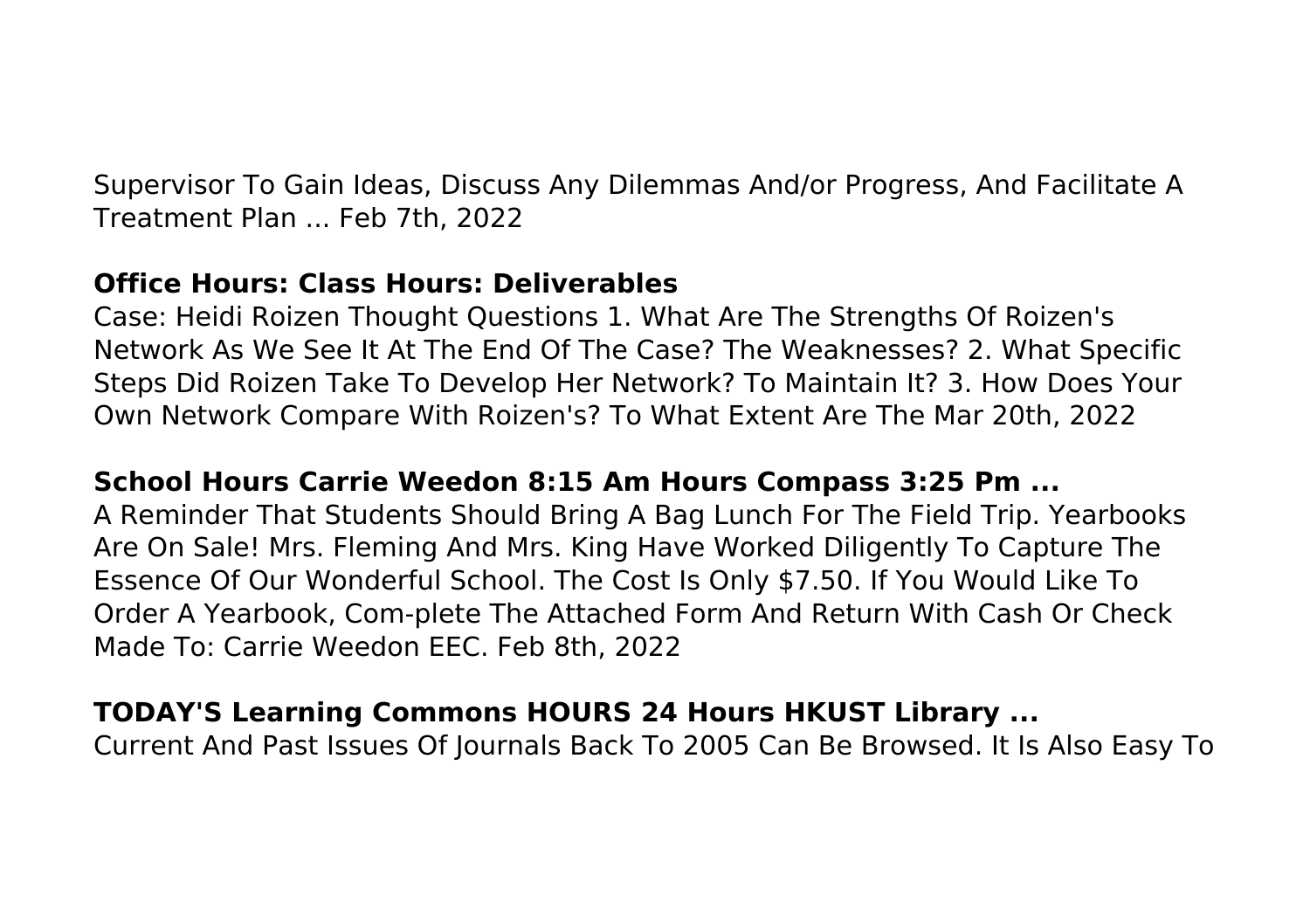Discover Holdings Prior To 2005 By Choosing "View All Back Issues And Sources For This Title." Personalization Features Like My Bookshelf And My Articles Require Individual BrowZine Accounts. CAJ Full-Text Database: Engineering ( : ): Two New Engineering ... Mar 15th, 2022

#### **Low As New As Low As New As 1,345 HOURS 2017 516 HOURS ...**

(2) Towable Air Compressors - GARDNER DENVER, INGERSOLL-RAND & JOY INGERSOLL-RAND 30T, CRAFTSMAN 5-HP & Other Horizontal Air Compressors LINCOLN Weldanpower Arc Welder & 6,000 Watt Power Generator (2) Oxy/Acetylene Carts PAC-CRAFT Heft-T-Herman 1,000-lb. Scissor Lift US SAWS Ultra Vac 1250 Debris Collection System Steel Dump Bed 2014 HONDA ... Mar 3th, 2022

#### **Supplemental Instruction CREDIT HOURS EQUATED HOURS**

Roots Of A Quadratic Equation Properties Of The Roots Of A Quadratic Equation, Determining A Quadratic Equation Given Its Roots Applications: Number Relations, Free Falling Objects, Projectiles, Pythagorean Theorem, Area Problems Review For Test 2 (Chapter 3, Chapter 4) Jan 18th, 2022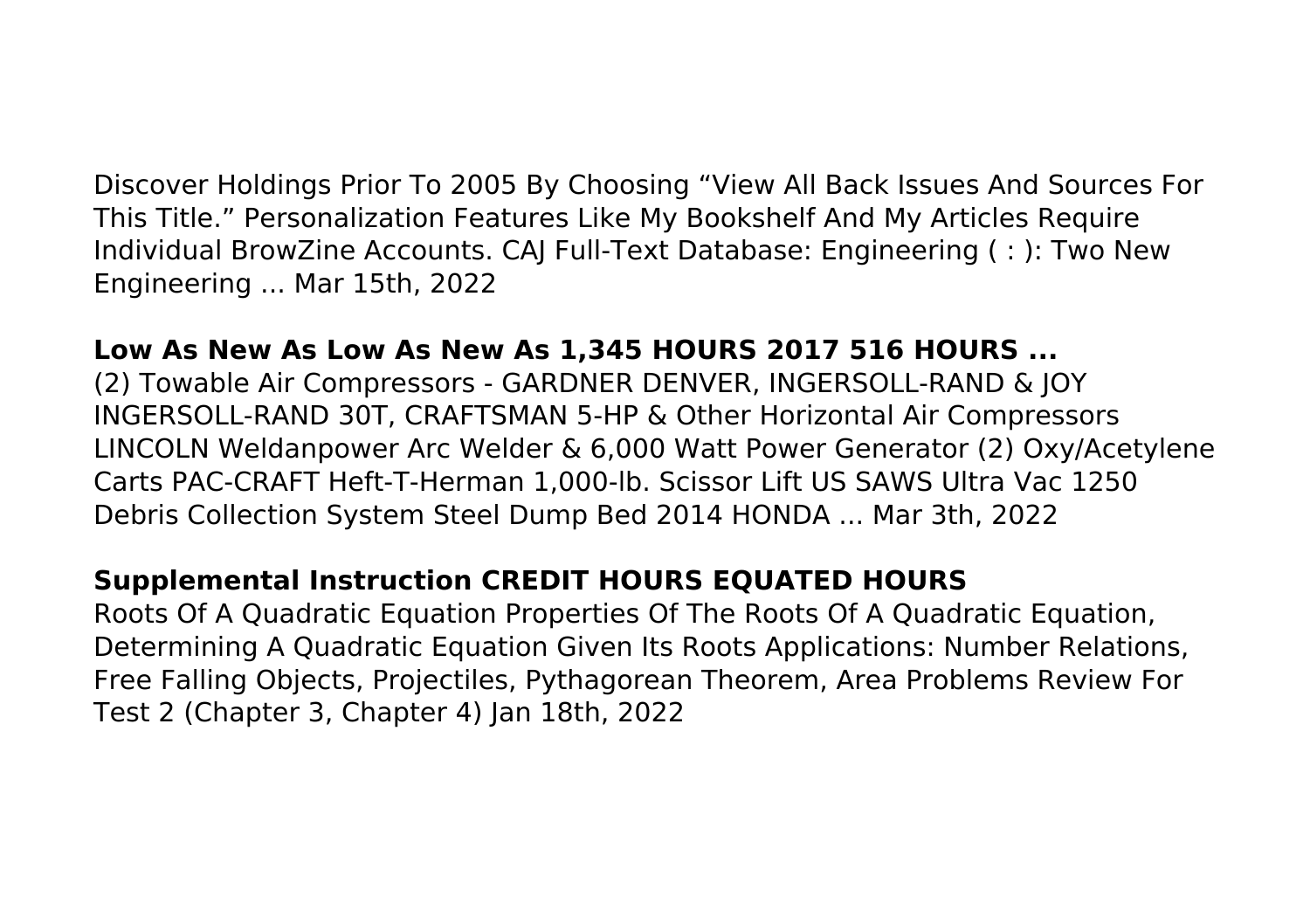# **Allegany College Of Maryland Hours WVU Equivalents Hours**

English BA . Allegany College Of Maryland & West Virginia University . Associate Of Arts In Arts And Sciences (English) Leading To . Bachelor Of Arts In English (WVU-BA) Suggested Plan Of Study . Allegany College Of Maryland Hours WVU Equ Jan 17th, 2022

# **A. 3 Hours: EH 101 Drama (BA) B. 3 Hours: EH 102 Area II ...**

Drama (BA): Drama (120 Total Hours) First Year - Fall Semester Course ID Course Description Hours EH 101 English Composition I 3 MA 110 Finite Mathematics 3 DRA 103 Threatre Symposium .5 DRA 120 Acting I 3 HY 101 World Civilization I 3 CAS 100 First Year Experience 2 Total Hours 14.5 Southalabama.edu Jan 1th, 2022

#### **Year 1 Courses. S.# Subject Theory Hours Clinical/Lab. Hours.**

Medical/Surgical Nursing 140 420 6. Paediatric Nursing 85 255 7. Community Health Nursing II 50 150 Total 425 825 1. Independent Study 514 Hrs. 2. Theory 425 Hrs. 3. Clinical 825 Hrs. 4. Examinations 168 Hrs. 5. Total 1932 Hrs. 6. Leave 4 Wks. 7. Gazetted Holidays 2 Jun 6th, 2022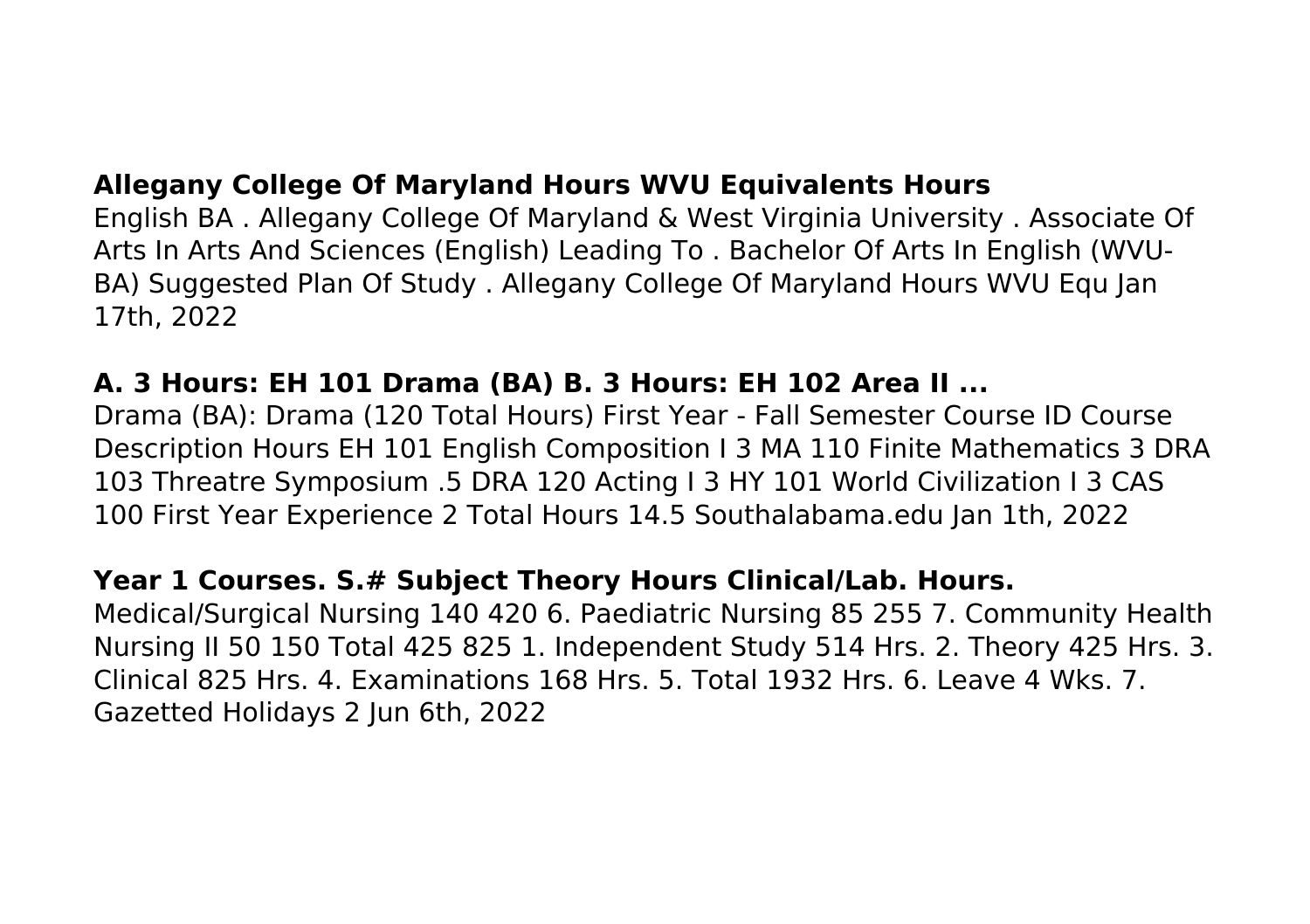# **BA113- Physics (1) CREDIT HOURS CONTACT HOURS …**

Hans C. Ohanian And John T. Markert, Physics For Engineers And Scientists, W.W. Norton & Co.; Latest Edition. COURSE DESCRIPTION This Course Consists Of Four Parts Static Electricity, Electric Current, Magnetism And Light. PREREQUISITE: None RELATION Jun 21th, 2022

#### **Credit Hours: Offered As JAPN 1115. Levels: Contact Hours ...**

JAPN 3823 Advanced Japanese Conversation Prerequisites: JAPN 2813 Or Equivalent Proficiency. Description: Designed To Increase Facility And Naturalness Of Delivery In Dialogue. Development Of General Oral And Aural Proficiency. Previously Offered As JAPN 3013 And JAPN 4813. Credit Jun 6th, 2022

# **Name W# ENGLISH (12 HOURS) SOCIAL WORK (54 HOURS) …**

Social Work 203 And Social Work 204 And GBIO 107 And Sociology 212 May Be Concurrent Registration. 1. Students May Utilize Elective For Child Welfare Grand Requirements. 2. Social Work, Sociology, Psychology, Political Science, Anthropology, ... POLI 201 3 SW/SOCIAL SCIENCE/FCS/CL ELECTIVE2 Jun 10th, 2022